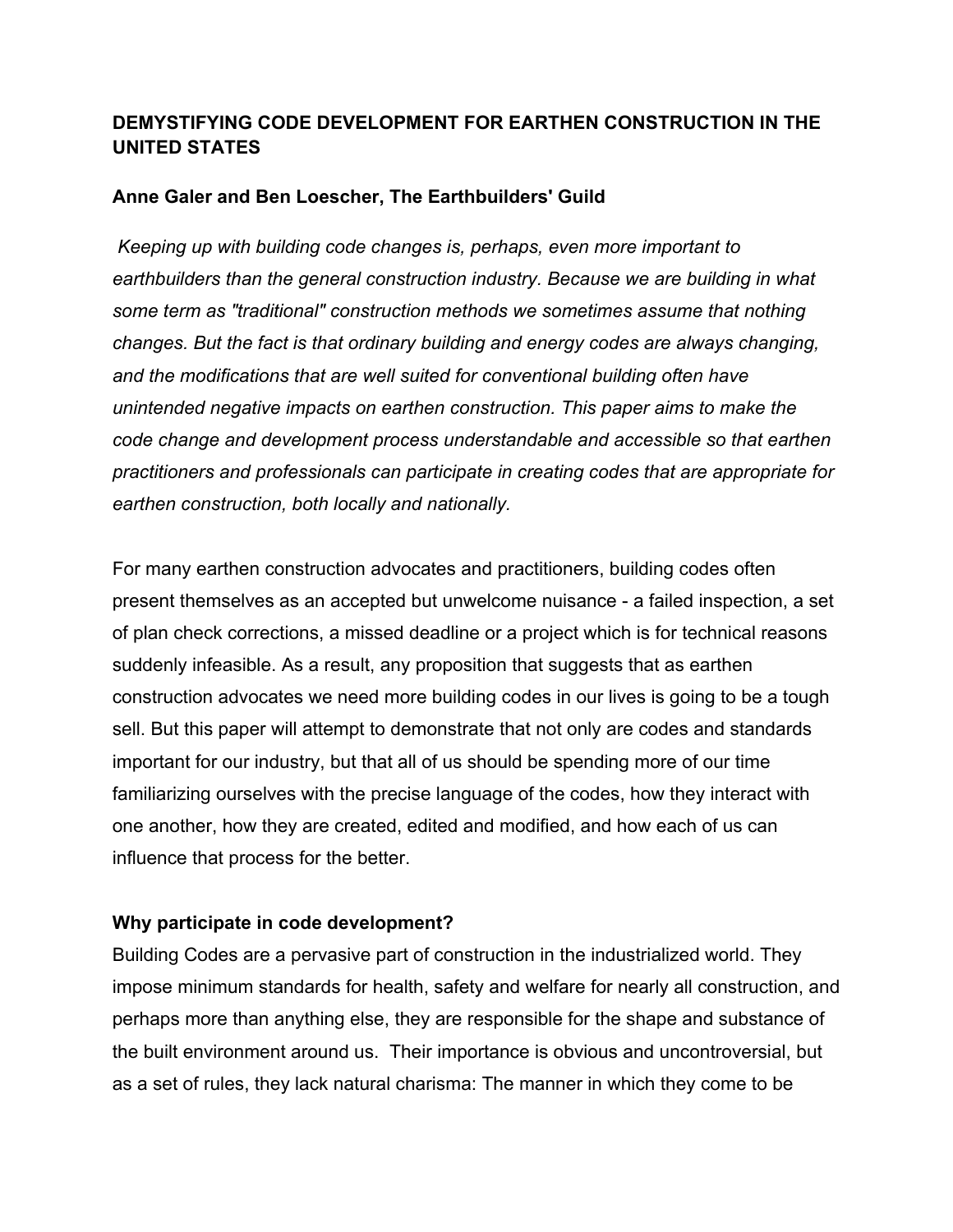imposed on us can be mysterious: Code officials are routinely unsympathetic: and there is little apparent reward for participation.

All that is true. However, there are a number of great reasons why each of us should be more involved:

- The process, once de-mystified, is actually pretty straightforward and mostly requires interest and persistence.
- Code officials who at first appear aloof and unaccountable generally welcome input towards improvement of the codes, particularly when it is about subjects on which they are not expert.
- Codes are routinely updated and reevaluated. If advocates of so-called alternative construction systems don't participate, their input won't be heard, and sometimes even existing language for alternative systems will be abandoned or deleted.
- Participation refutes the persistent notion that advocates of earthen building systems are trying to popularize sub-standard or unsafe construction. By speaking in the same terms, with the same concerns as building officials, we give credibility to our industry and practices.

### **What code officials care about:**

Believe it or not, they do care! There is little obvious reward in taking a job where your primary responsibility telling people no. But most building officials are motivated by a devotion to the public that they help protect, and believe strongly in the importance of mitigating the dangers that are inherent to the construction and occupation of buildings. Based on practical application, a few patterns of common concern emerge:

- There is a belief code language should be clear in its intent, enforceable, easy to understand, and coherent when read against other applicable standards
- Increasingly, it is expected that building codes should be underpinned by evidence and research. Just like in traditional construction practices, all building codes begin based on observation, tradition and experience. However, as codes attempt to define minimum standards for materials and performance, it is increasingly frequent for these traditional practices to require validation through testing and the establishment of standards.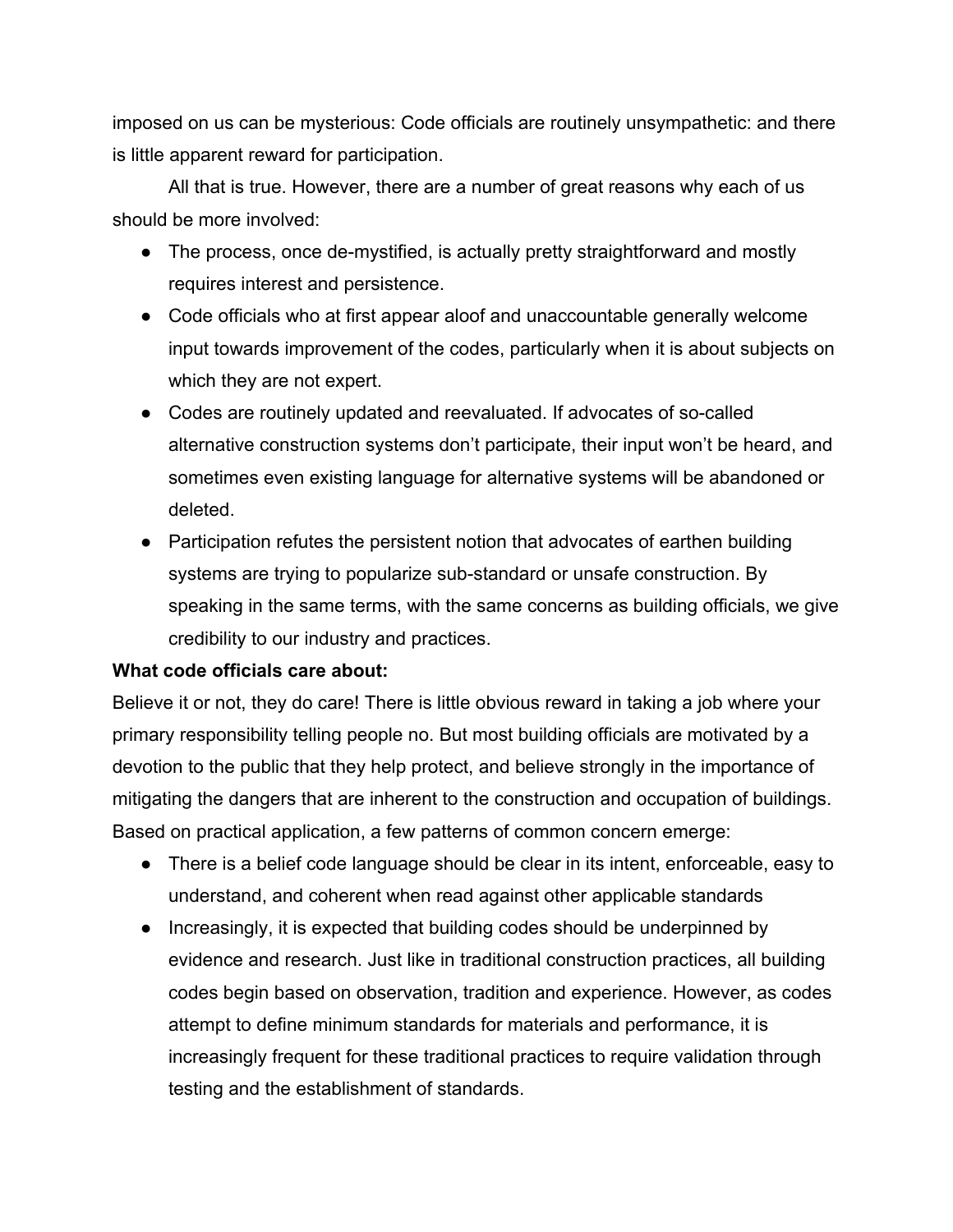● Codes need to mitigate risk. While historically building codes have focused their attention to addressing the risks of collapse and fire, in recent years, the risks addressed under building codes has broadened to address more newly acknowledged threats such as indoor air quality, carbon emissions and energy consumption.

While earthen building systems have sometimes struggled to demonstrate their equivalence to conventional building in fire and seismic safety due to necessarily different metrics for evaluation, on this last point it should be clear that earthen building has an enormous, and yet unrealized advantage as new codes are developed. Many of us became interested in adobe, rammed earth, cob and CEB because of its remarkable contributions to indoor air quality, low carbon construction, and thermal performance. As the recognition of the importance of these issues increases among code officials, earthen construction positioned to win.

## **Overview of Building Codes in the United States**

For the most part (and with a few notable exceptions) earthen construction in the United States is governed by language developed and codified at the national level within the International Building Code (IBC), the International Residential Code (IRC) and by standards incorporated within those two codes by reference.

The IBC and IRC are what are called "model codes". Independently, they are abstract collections of language that have no force of law on their own. But once they are adopted by States, Counties, Agencies and Cities, they gain tremendous power to influence construction. The IBC is in use or adopted by all fifty states, and the IRC is in use or adopted by forty-nine, meaning that most of the state and local codes that we know and use are in fact just these model codes with a few tweaks, additions and modifications.<sup>1</sup>

How this process occurs varies from State to State. In some cases, the State adopts the code with any modifications, and imposes it on all subordinate jurisdictions (counties and cities). In other cases, the State adopts the code for state activities, such

 $1$  Although the model codes are protected by copyright, once adopted by a local jurisdiction, they are considered regulations whose distribution cannot be restricted. Many sites on the internet, including public.resource.org, now provide access to pdf copies of locally adopted building codes.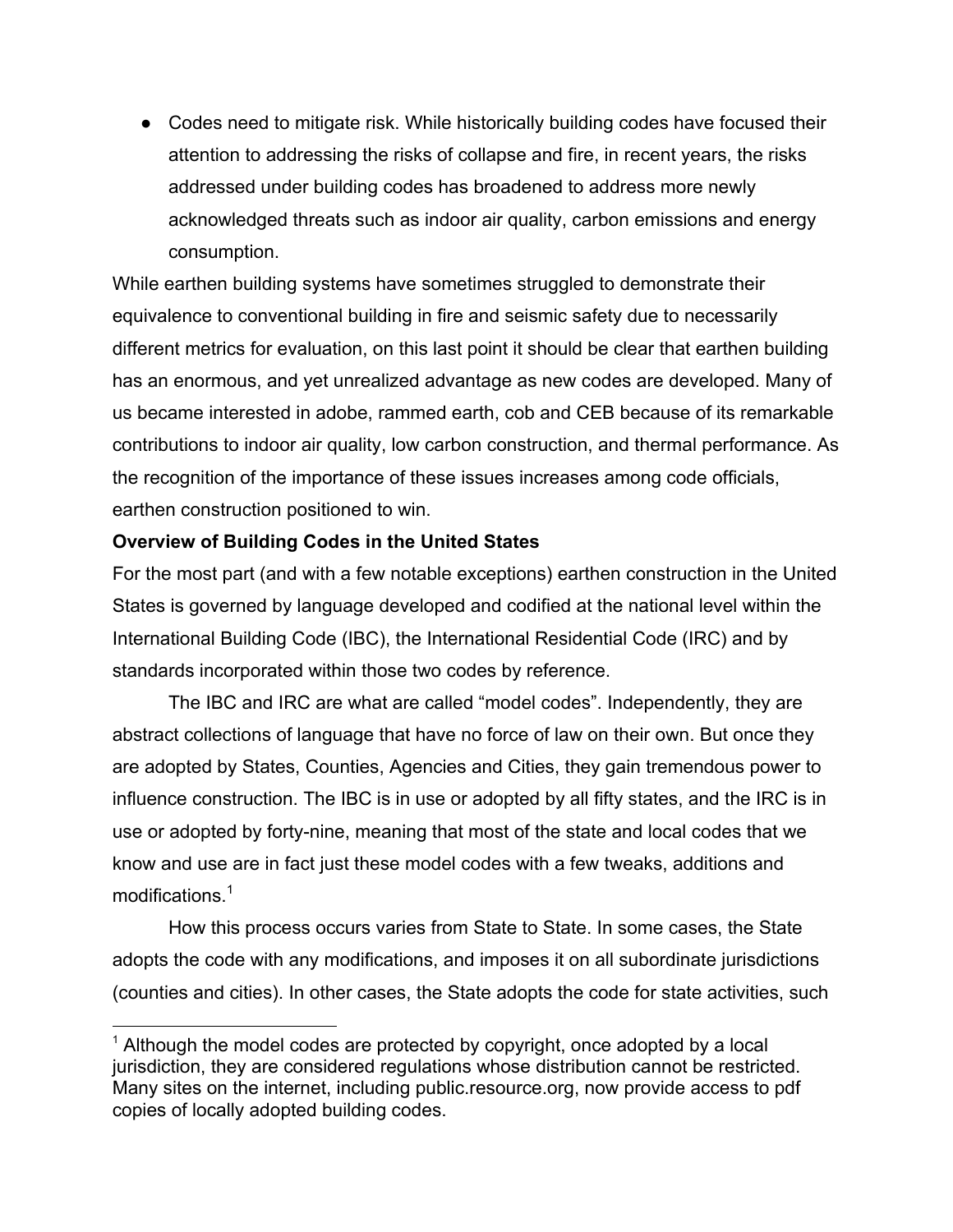construction of educational facilities and government buildings, and then gives discretion to subordinate jurisdictions to ignore, modify or adopt the codes. Typically, due to the nature of the process, changes at the State or local level are usually not as large in scale as those undertaken at the national level, as the trend for the last three or four decades has been to try and make language more uniform between states and jurisdictions to make design, construction and interpretation more consistent.

That being said, there are rare but notable exceptions. In some cases, States have developed their own codes to address local conditions and needs. Examples of this related to non-conventional construction include New Mexico's Earthen Materials Construction Code, and California's original straw bale code.

At each level of development and adoption (national, State, and local) there is an opportunity for an individual or organization to participate and influence the process.

#### **Modifying the Model Codes**

Because of their broad influence, we will begin our discussion with the "model codes". Including the IBC and IRC, there are some 15 individual code volumes that make up the collection of model codes which are collectively referred to as the I-Codes. The "I" representing the transnational ambitions of the International Code Council (ICC) who oversees their development and publication.

Each volume of the I-Codes is developed and published on three year cycles (most recently 2012, 2015, and 2018<sup>2</sup>. These triennial publications are the result of a series of submissions, hearings and votes held across the country that propose, evaluate, edit and ultimately approve or reject changes to the codes. Different portions are dealt with separately, with structural and non-structural components generally addressed on different calendars.

There are basically two manners of changing regulation within the model codes generally, and the IBC/IRC specifically: by modifying the code itself, or by inserting reference to standards outside of the code.

There are benefits and drawbacks to both schemes. Adding, deleting or

 $2$  The schedule for the ICC Code Development cycle is available here: https://cdnweb.iccsafe.org/wp-content/uploads/2018-2019-Code-Development-Schedule.pdf. Proposed modifications to the adobe portion of the code are due in January of 2019.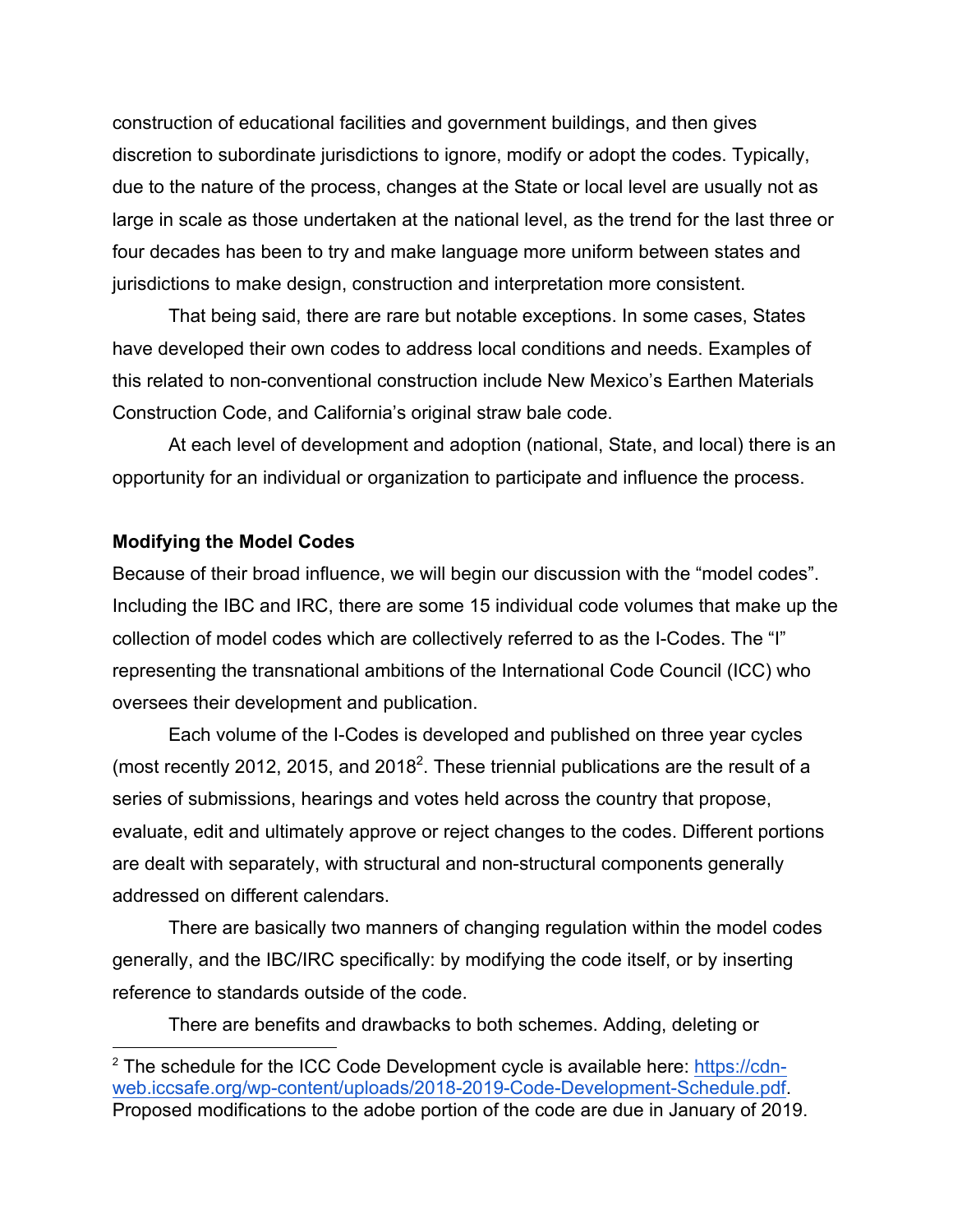modifying specific chapters, lines or paragraphs within the actual code is generally acknowledged to be the easier of the two methods, with the following advantages:

- Modifications within the code are generally faster and less costly:
- Modifications within the code can be proposed by a single individual of any standing. One need not be an architect, engineer or ICC member in order to make a proposal or speak at a hearing
- The responsibility for updating and maintaining the language is with the entire community - someone who proposes a change has no responsibility to make sure that it remains relevant, correct or up to date.

There are however significant disadvantages, to the extent that most industry and professional organizations try not to make comprehensive changes within the code:

- Modifications within the code require the consensus of many different individual who may have no experience or sophistication in the subject matter, and while anyone may propose a code change, at the end of the day it is an assembly made up only of code officials who will ultimately approve or disapprove a code change, and there is no guarantee that a substantial number of that group will be knowledgeable in any given topic, particularly for a non-conventional building system.
- The lack of ownership of the code language with a particular group or constituency puts existing and adequate code language at risk from tampering or deletion at each code cycle. In fact, adobe construction was nearly deleted from the IBC during the 2018 code cycle because another industry group didn't think it was being used.
- The potential lack of relevant knowledge is part of the reason why many industry groups (such as The Masonry Society) prefer developing standards for incorporation by reference

There are a couple notable examples of earthen construction within the IBC and IRC that are worth knowing about:

• Since its first publication in the year 2000, the IBC has included adobe within Chapter 21, which governs masonry construction. Beginning with the 2018 edition, a new subchapter entitled "Empirical Design of Adobe Masonry" has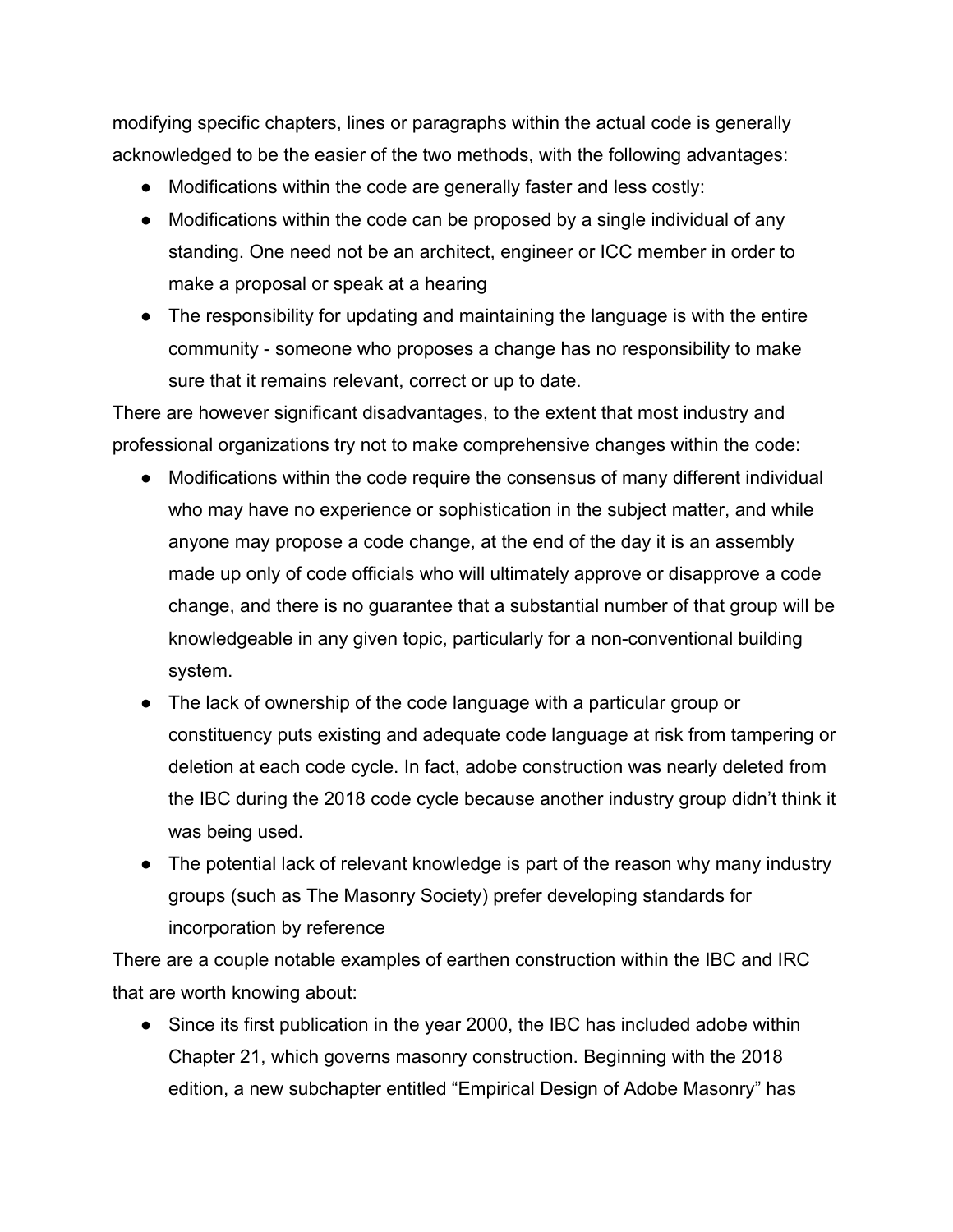been created, decoupling adobe from other unrelated conventional masonry practices.<sup>3</sup>

● Since 2015, the IRC has included Appendix R for Straw Clay construction. As an appendix, the code language is part of the model code that is typically not adopted en masse with the rest of the code, but a la carte to the extent that the local jurisdiction thinks it is relevant or appropriate.

Unfortunately, no guidance exists in the IBC/IRC specific to Rammed Earth or Compressed Earth Block construction.

# **Incorporating Standards into the Model Codes**

Instead of putting all of the requirements to govern use of an earthen building system into the actual body of the code, it is also possible (and sometimes preferable) to incorporate requirements by simply inserting a reference using the same process and timeline described above. Any organization can develop and propose a standard, but to be eligible for reference within the I-Codes, the standard needs to be developed in compliance with requirements set out by the American National Standards Institute (ANSI)<sup>4</sup>. Most notable among these:

- The committee has to be public and open to input and feedback by any person or organization with an interest in the outcomes of the process
- The ability to participate may not be restricted based on a requirement to pay dues, or unreasonable technical requirements, and the process cannot be unduly dominated by any single interest category, organization or individual
- The outcome of the standards process has to be achieved by consensus.

The development of a standard can be an extremely lengthy and formal process, and once a standard has been certified by ANSI, it still needs to be approved for inclusion in

<sup>&</sup>lt;sup>3</sup> The Masonry Society (TMS) intends to retire empirical design as an accepted design methodology for conventional masonry. Empirical design must remain available for adobe construction at least for the time being as no accepted analytical design approach exists.

<sup>4</sup> Due Process Requirements for American National Standards:

https://share.ansi.org/shared%20documents/Standards%20Activities/American%20Nati onal%20Standards/Procedures,%20Guides,%20and%20Forms/2017\_ANSI\_Essential\_Require ments.pdf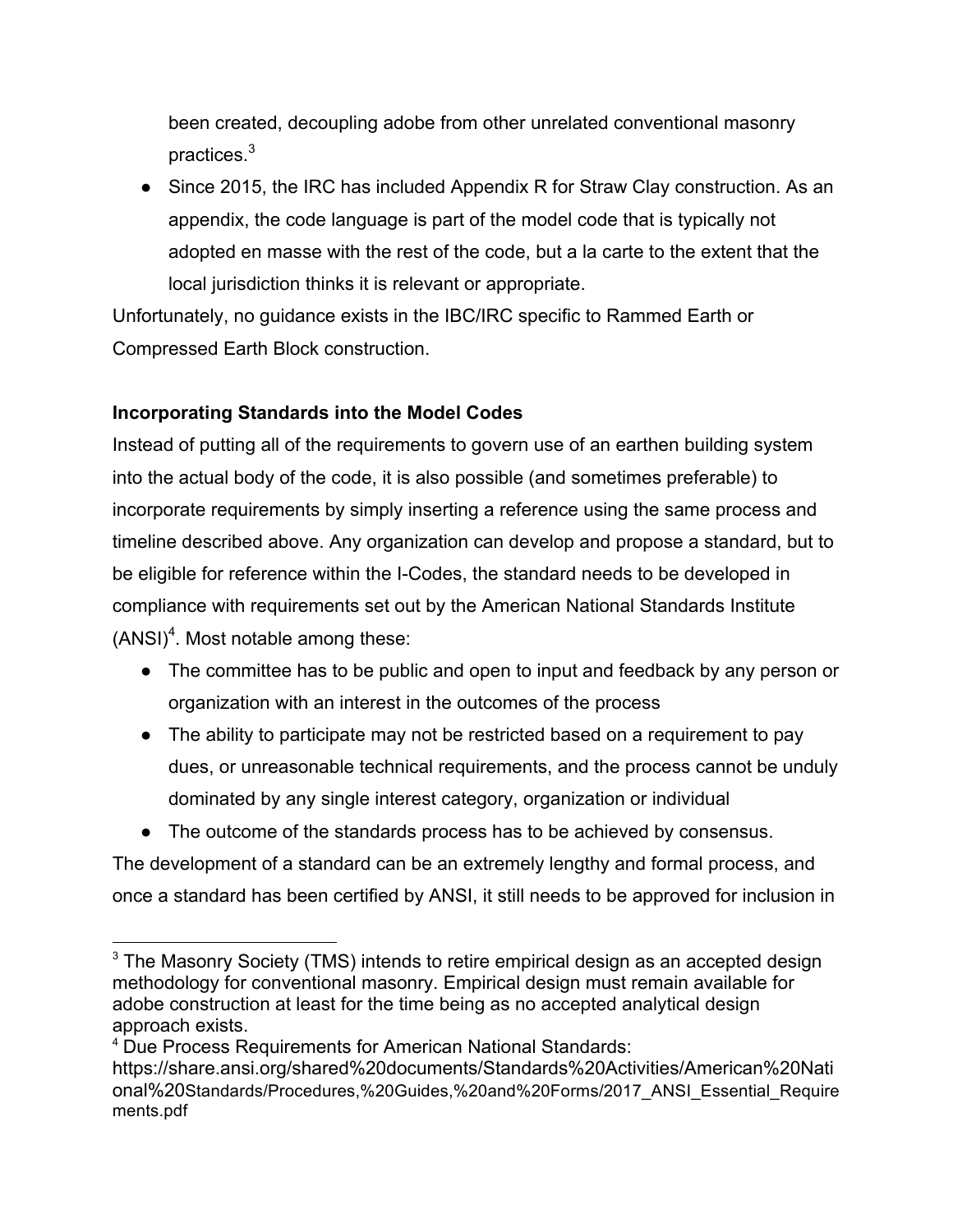the code through the ICC process. With that said, it has a number of advantages which is the reason why many industry groups working around technically involved subject matter (ASHRAE, The American Concrete Institute, The Masonry Society) prefer to do most of their code development through standards:

- The standards development and maintenance process is far less subject to meddling and interference by individuals not expert in the material
- Although balance in the committee is required, in practice the group is split between producers, contractors/professionals, and public or at large members. As a result, a disproportionate share of the committee representation normally being made up of individuals representing some sort of commercial interest.

There are nonetheless significant reasons why standard development is dominated by large, and well-funded organizations working in conventional construction.

- ICC referenced standards must be updated/maintained by the committee every five years. This imposes an enduring burden on stakeholders and constituents to get involved and stay involved.
- The process is costly and time consuming, requiring scheduled and agendized meetings over the entire course of the standard's development. Funding to subsidize these costs for participants can be difficult to obtain.

While there is currently no earthen standard accepted within the I-Codes, there is one example that comes close. ASTM 2392, the Standard Guide for Design of Earthen Wall Building Systems<sup>5</sup>, was first published in 2005 to consolidate best practices for earthen wall design, and guide its use in a form recognized both nationally and internationally. Originating out of the ASTM's subcommittee for sustainability within buildings, the group was made up of a panel of international experts, notably Horst Schroeder, David Eisenberg and Bruce King. Updated once in 2010 to include additional information on earthen wall design in seismic areas, this remains the most advanced American standard addressing earthen construction. However, in its current form, ASTM 2392 does not meet all the criteria for reference within the codes, most notably because it includes guidance rather than compulsory language.

 <sup>5</sup> http://www.ecobuilding.org/code-innovations/policy-profiles/2005-astm-standarde2392-for-earthen-wall-systems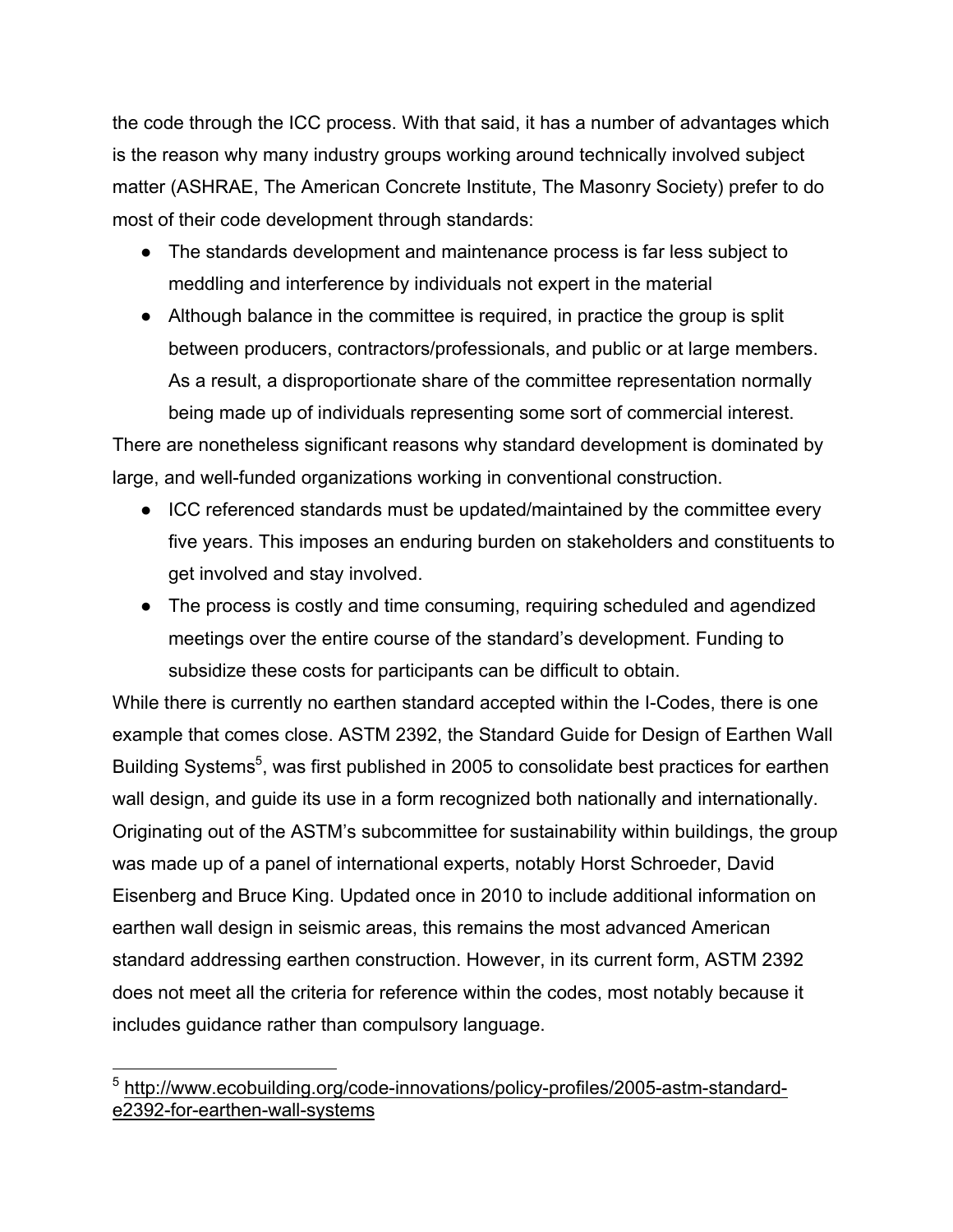#### **State and Local Codes:**

In the past, building codes and code provisions began as locally specific, somewhat narrow responses to needed regulation. Today most States use the International Construction Codes as a starting place and then adopt State-specific modifications to bring the ICC provisions in line with local circumstances. State processes remain an important part of code development, particularly for traditional and non-conventional building systems. Most states also permit local authorities to create local ordinances that amend or edit state building codes to make them responsive to climatic, geologic, and economic conditions at a city or county level.

While the processes for developing earthen codes and standards at the national level can seem daunting, the state and local process can be more approachable. Here are some of the advantages of state and local processes:

• As local and State codes are designed to address specific local conditions, they can act as guardians of historic processes and traditional building methods.

• They can be incubators for alternative or new building practices that are either nascent or not widely used outside of a particular region.

• Building officials reviewing and enacting local codes are frequently locally known contractors, architects, engineers and state government officials. As such, they may be more responsive to local industry and knowledgeable about local practices.

• The costs and timelines associated with state and local code development can be much less than code development at the national level.

• In some cases, local building officials will have more direct experience with an alternative building material and be willing to assist in code writing.

Local code development also has some disadvantages relative to engaging the process at a national level.

- By design, local codes are limited in application to narrow parts of the country, and language accepted in one jurisdiction may not be relevant to or accepted by another jurisdiction just a few miles away.
- Code language developed locally may not meet the editorial or standards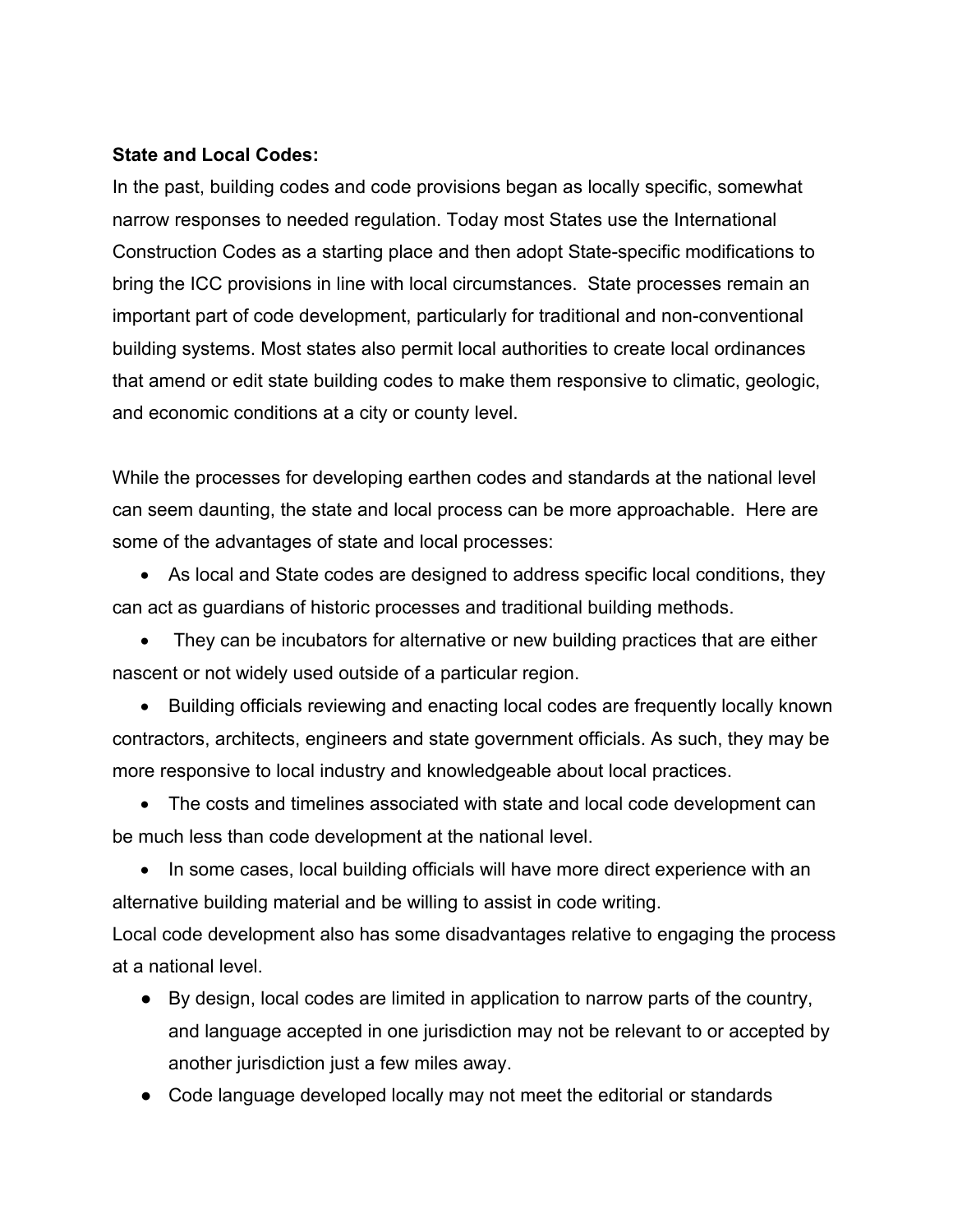requirements of other jurisdictions, limiting wider applicability to other state or national codes.

● Local codes can be subject to sudden disruption by changes in local conditions and building department staff. There are many examples of local earthen building codes being lost simply due to lack of advocacy or perceived need, or new staff's lack of familiarity with code requirements of traditional methods.

There are only a few earthen building codes today in the United States at either the state or local level. Two notable examples are Pima County Arizona's *Approved Standard for Earthen IBC Structures* and New Mexico's *Earthen Building Materials Code* and *Historic Earthen Building Code*. New Mexico's *Earthen Building Materials Code* is the most comprehensive code of its type, covering adobe, rammed earth and compressed earth block. It is free-standing in that it has few references to other codes or standards, and every aspect of the three recognized methods of earthen building is covered within the single section of code.

The process for construction code change in New Mexico can be illustrated by a small change in the stem wall provisions of the *Earthen Building Materials Code* introduced by The Earthbuilders' Guild in early 2015 and finally incorporated in the code in late 2016. Testing the waters with this small change let us learn the formal rules, introduced us to the code officials important to the process, and gave us a working knowledge of the system and its limitations.

The code process in New Mexico is a formalized one that often proceeds on an "informal" basis and pace. The current system places an emphasis on changes that protect safety and health and that come at no, or little, additional cost to the construction industry.

The formal process involves 1)submitting an official change form to the Construction Industries Division (CID), 2) defending the proposal before CID's Technical Advisory Committee (local architects/engineers, building officials and contractors chosen by CID), 3) review by public comment, 4) approval by the Construction Industries Commission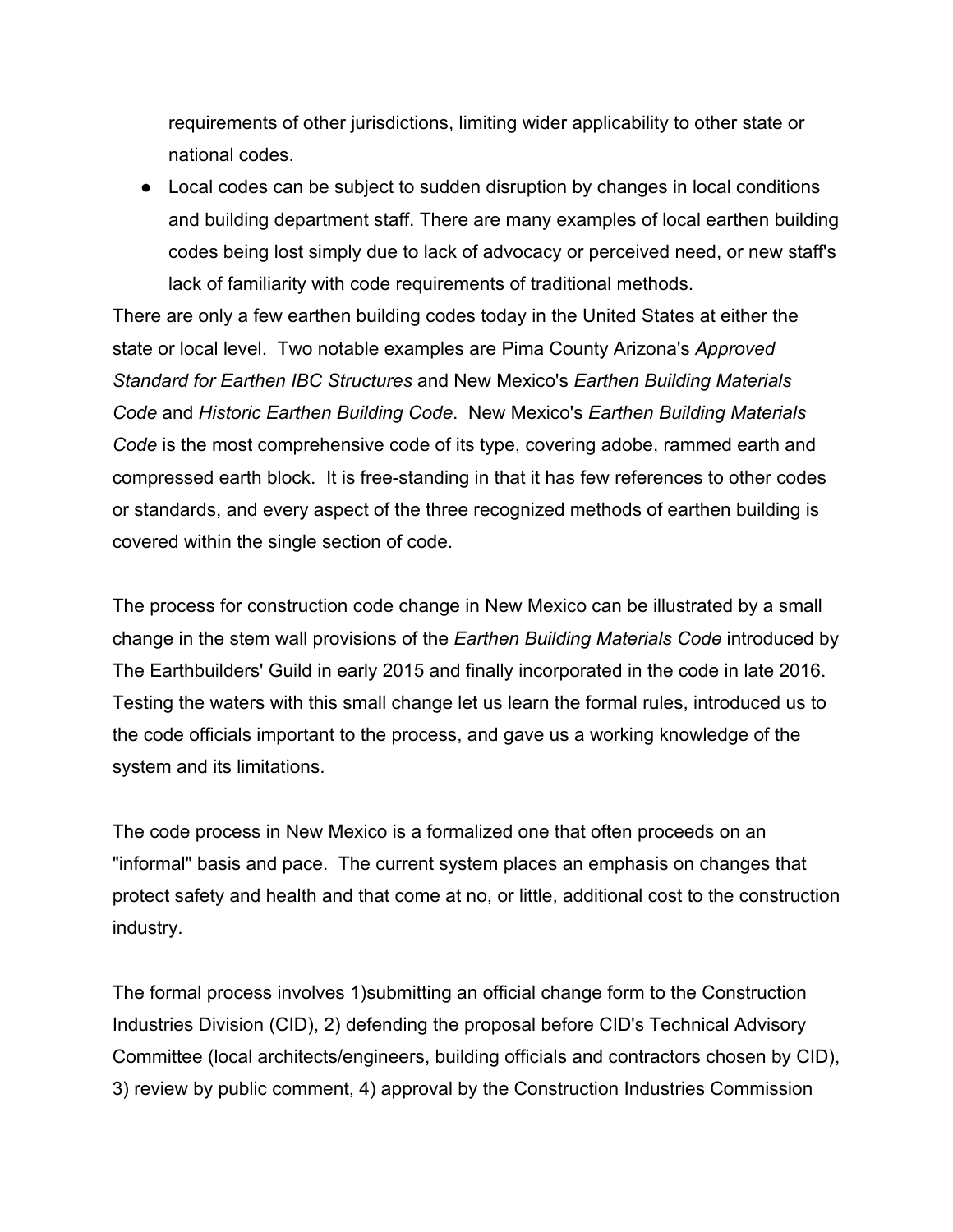(building contractors, architects/engineers and others appointed by the state governor), 5) final approval by the governor, and 6) publication in the state legal gazette.

The informal process involves getting to know the CID bureau chief in charge of the proposal, being open to the bureau chief's guidance, being prepared to defend the proposal before the Technical Assistance Committee with factual scientific/engineering information, and keeping on top of an ever-changing timeline for CID meetings and actions relating to your proposal.

The lack of transparency in New Mexico's current system was one of the greatest challenges for a small group new to the people and process: Technical Assistance Committee meetings are not formally announced and only recently have the dates and times of the Construction Industries Commission meetings been readily available online. Additionally, there is no comprehensive posting of information on the code change process and requirements on the CID website. (The Regulation and Licensing Department, which oversees CID, is reportedly trying to make the process more transparent, but has yet to demonstrate even minimal progress.) "Constant vigilance" became our watchword in finding out dates, in contacting people in-the-know for feedback on where we stood, and for measuring when to intervene and when to step back.

TEG's stem wall code change began with submission of the CID code change form in early 2015 and finally became regulation when the change was published in November of 2016. Due to TEG's efforts, the earthen code now requires earthen walls be supported entirely by stem walls. Previously a 10-inch-wide wall required only an 8 inch-wide stem wall with 2 inches of exterior insulation--the result was basal caving because the foam insulation did not have the strength to support the weight of the earthen wall above it. A small victory, but one that will keep knowledge of the earthen code alive and help demonstrate that, with proper practices, earth is a durable and safe construction method for today's building industry.